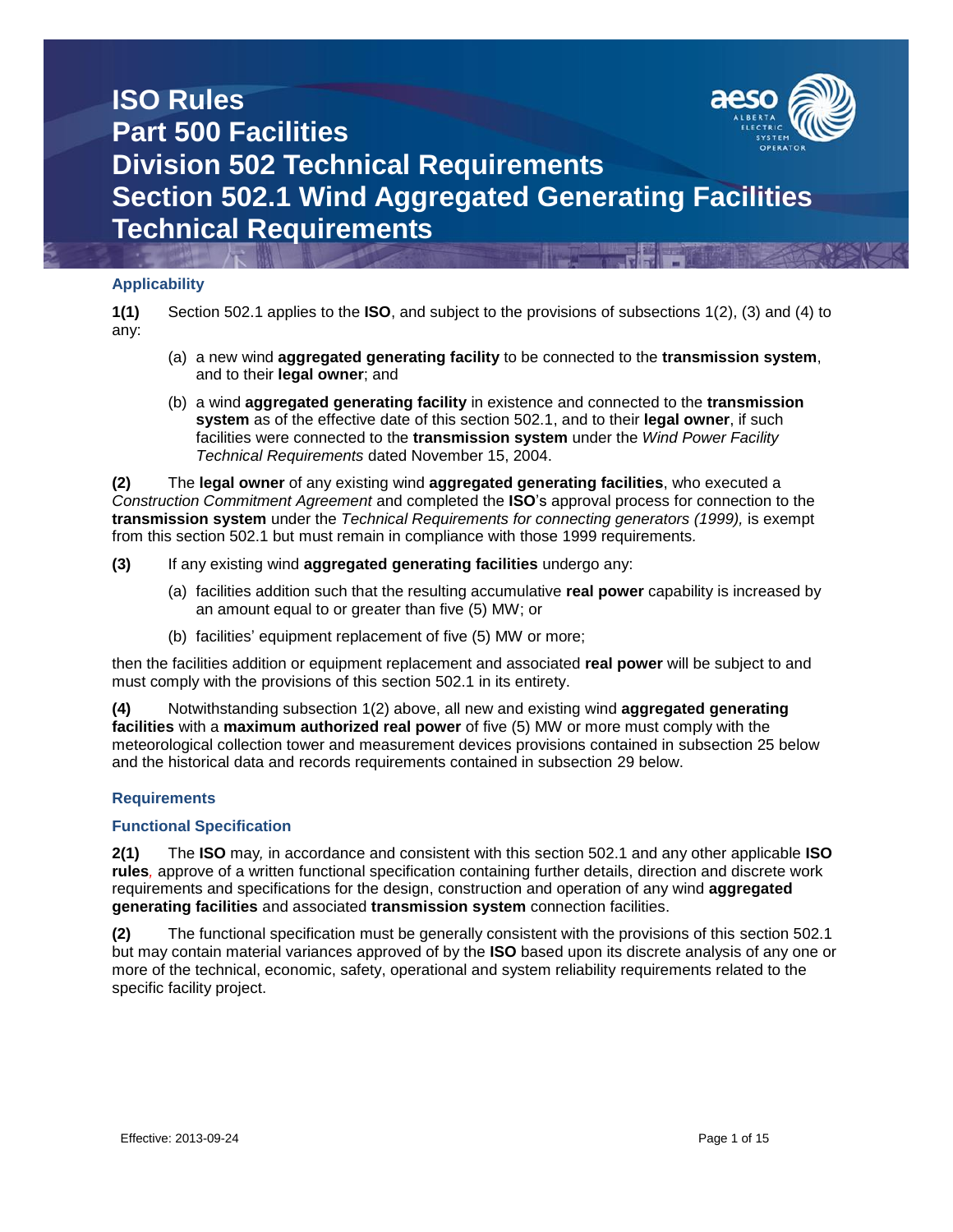

### **Successor to Prior Requirements**

**3** Subject to subsection 4(2), the provisions of this section 502.1 succeed the *Wind Power Facility Technical Requirements* dated November 15, 2004, and those requirements no longer will be in force and effect as of the effective date of this section 502.1.

### **Maximum Authorized Real Power for Wind Aggregated Generating Facilities**

**4(1)** The **legal owner** of any new wind **aggregated generating facilities** must submit to the **ISO** the **maximum authorized real power** for those wind **aggregated generating facilities,** and once the **ISO** approves the value, it will form part of the functional specification for the project.

**(2)** The **maximum authorized real power** for any existing wind **aggregated generating facilities** will be the "WPF Aggregated MW Capacity" as provided to the **ISO** under the requirements of section 5.1 set out in the *Wind Power Facility Technical Requirements* dated November 15, 2004.

**(3)** In accordance with the illustration set out in Appendix 2, the **ISO** will determine the **reactive power** capability requirements for any wind **aggregated generating facilities**, based on the **maximum authorized real power** determined under this subsection 4.

### **Operating Voltage Requirements**

**5(1)** The **legal owner** of any wind **aggregated generating facilities** must submit to the **ISO** the value to be used for rated root mean square phase-to-phase voltage at:

- (a) the **point of connection** to the **transmission system**, based on the normal operating voltage levels at the specific location of the wind **aggregated generating facilities**; and
- (b) all **collector busses**.

**(2)** Once that value is approved by the **ISO**, it will form part of the functional specification for the project.

**(3)** The rated root mean square phase-to-phase voltage will be used in the application of this section 502.1 to determine and apply:

- (a) the voltage ride-through requirements;
- (b) voltage regulation; and
- (c) the **reactive power** capability;

of the wind **aggregated generating facilities**.

### **Voltage Ride-Through Requirements**

**6(1)** Wind **aggregated generating facilities** with a **maximum authorized real power** amount equal to or greater than five (5) MW must meet the voltage ride-through requirements specified in this subsection 6.

**(2)** Each **legal owner** of wind **aggregated generating facilities** must ensure they are capable of continuous operation between ninety percent (90%) and one hundred and ten percent (110%) of the root mean squared rated phase-to-phase voltage at the **point of connection***.*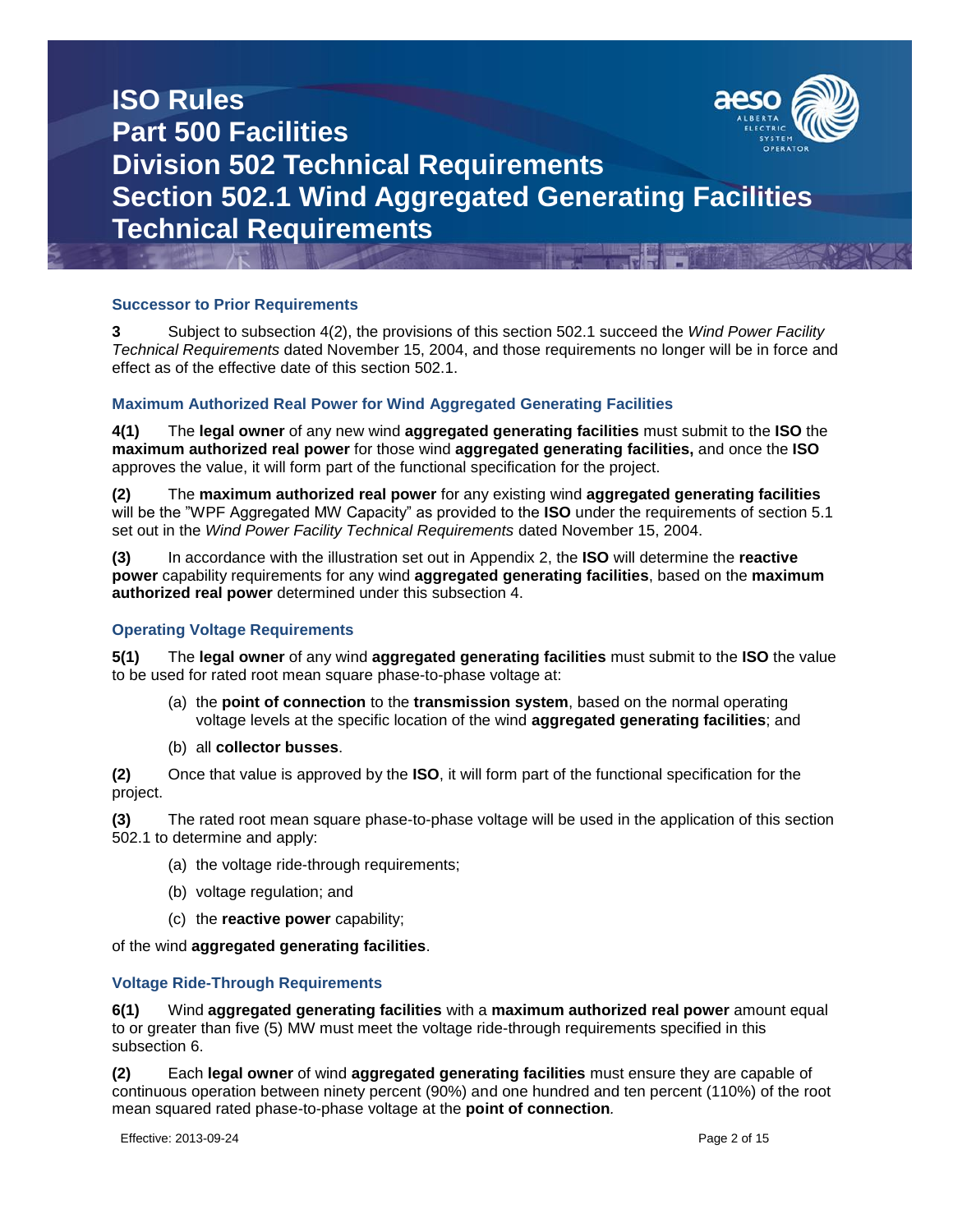

**(3)** Subject to subsection 6(4), wind **aggregated generating facilities** must not trip off-line any **wind turbine generator** that is producing **real power** due to voltage dips or post-transient voltage rises described in Appendix 1, resulting from normally cleared **transmission system** faults on any phase or combination of phases at or beyond the **point of connection**.

**(4)** Notwithstanding any other provision of this subsection 6, wind **aggregated generating facilities** are not required to ride through **transmission system** faults that:

- (a) cause a **forced outage** of a radial transmission line to the wind **aggregated generating facilities**;
- (b) occur on the wind **aggregated generating facilities** side of the **point of connection**, including the lower voltage network and the substation; or
- (c) result in a transfer trip or anti-islanding protection scheme to activate at the wind **aggregated generating facilities**.

### **Voltage Regulation**

**7(1)** The **ISO** will assess voltage regulation performance of wind **aggregated generating facilities** at the **collector busses** in accordance with this subsection 7.

**(2)** Wind **aggregated generating facilities** must be able to regulate voltage at the **voltage regulation system** point of control and as documented in the functional specification for the project, under both non-disturbance and disturbance conditions.

**(3)** Wind **aggregated generating facilities** must have a continuously variable, continuously acting, closed loop, centralized control **voltage regulation system** that measures voltage compared to a set point, and will control reactive devices including **wind turbine generators**, dynamic **reactive power**  resources, capacitor and reactor banks.

**(4)** The **voltage regulation system** must be continuously in service and controlling while the wind **aggregated generating facilities** are connected to the **transmission system** and regardless of the quantity of actual **real power** output from the wind **aggregated generating facilities**.

**(5)** The **voltage regulation system** set point must be adjustable by the **operator** of the wind **aggregated generating facilities** to a percentage between ninety five percent (95%) and one hundred and five percent (105%) of rated voltage.

**(6)** The **voltage regulation system** must operate in a voltage set point control mode to the exclusion of any other modes.

**(7)** The **voltage regulation system** must measure voltage that represents the overall voltage response of the wind **aggregated generating facilities**.

- **(8)** The **voltage regulating system** must be capable of:
	- (a) adjustable gain, or reactive droop compensation adjustable from zero to ten percent (0 to 10%); and
	- (b) reactive current compensation to compensate for any step-up transformers connected to the **transmission system**.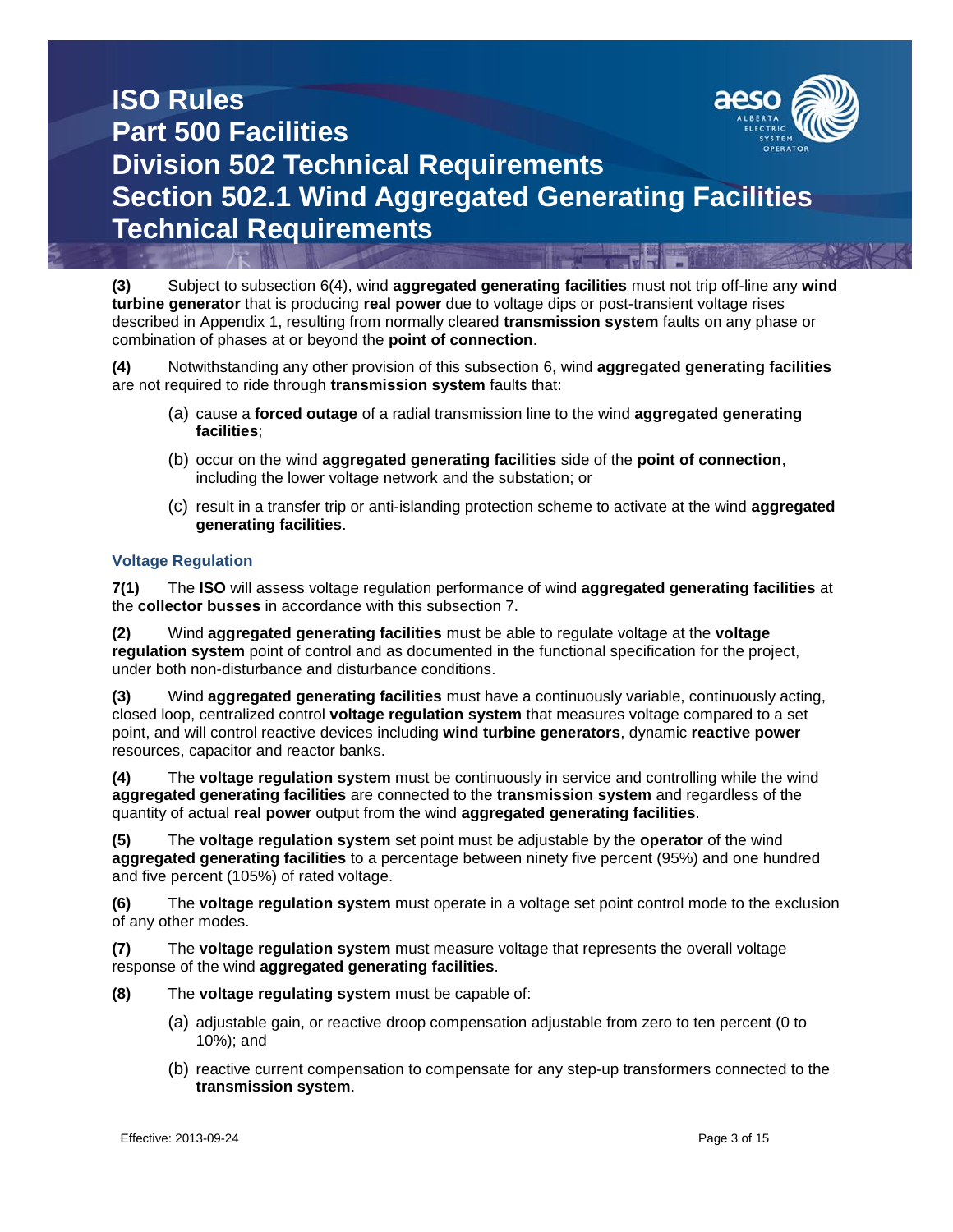

**(9)** The combined settings of the **voltage regulation system** must be able to achieve a steady state voltage regulation of plus or minus zero point five percent (+/- 0.5%) of the voltage controlled by the **voltage regulation system**.

**(10)** The **ISO** will specify whether the reactive current compensation in the **voltage regulation system** must be implemented, which will form part of the functional specification for the project.

**(11)** The **ISO** may, upon no less than ninety (90) **days**' notice in writing to the **legal owner** of any commissioned wind **aggregated generating facilities**, require a change to the setting of the reactive droop compensation gain or the reactive current compensation settings for those commissioned wind **aggregated generation facilities**.

**(12)** The **voltage regulation system** must be calibrated such that a change in **reactive power** will achieve ninety five percent (95%) of its final value, no sooner than zero point one (0.1) seconds and no later than one (1) second following a step change in voltage.

**(13)** When the **voltage regulation system** requires the switching of a shunt reactive device, the switching operation must be delayed by ten (10) seconds.

### **External Voltage Regulation**

**8** No wind **aggregated generating facilities** may use or rely upon any **voltage regulation system** or **reactive power** resources that are external to the wind **aggregated generating facilities** without the approval of the **ISO**, which approval will form part of the functional specification for the project.

### **Wind Aggregated Generating Facilities Reactive Power Capability**

**9(1)** Dynamic and non-dynamic **reactive power** requirements must be based on the rated voltage at the **collector busses**.

**(2)** As illustrated in Appendix 2, the minimum continuous **reactive power** capability of any wind **aggregated generating facilities** to supply **reactive power** must meet or exceed plus zero point nine (+0.9) **power factor**, based on the **gross real power** up to and including the **maximum authorized real power** of the wind **aggregated generating facilities**.

**(3)** As illustrated in Appendix 2, the minimum continuous **reactive power** capability of any wind **aggregated generating facilities** to absorb **reactive power** must meet or exceed minus zero point nine five (-0.95) power factor, based on the **gross real power** up to and including the **maximum authorized real power** of the wind **aggregated generating facilities**.

**(4)** Continuous **reactive power** capability referred to in subsections 10 and 11 may be aggregated to meet the requirements set out in subsections 9(2) and (3).

**(5)** All **reactive power** resources used to vary the **reactive power** output of the wind **aggregated generating facilities** within the requirements set out in subsections 9(2) and (3) must be under control of the **voltage regulation system**.

**(6)** The **operator** must not intentionally, and the control systems of wind **aggregated generating facilities** must not be designed to, reduce the **reactive power** capability from the dynamic reactive devices described in subsection 10, or the non-dynamic reactive resources described in subsection 11.

### **Dynamic Reactive Power Capability**

Effective: 2013-09-24 Page 4 of 15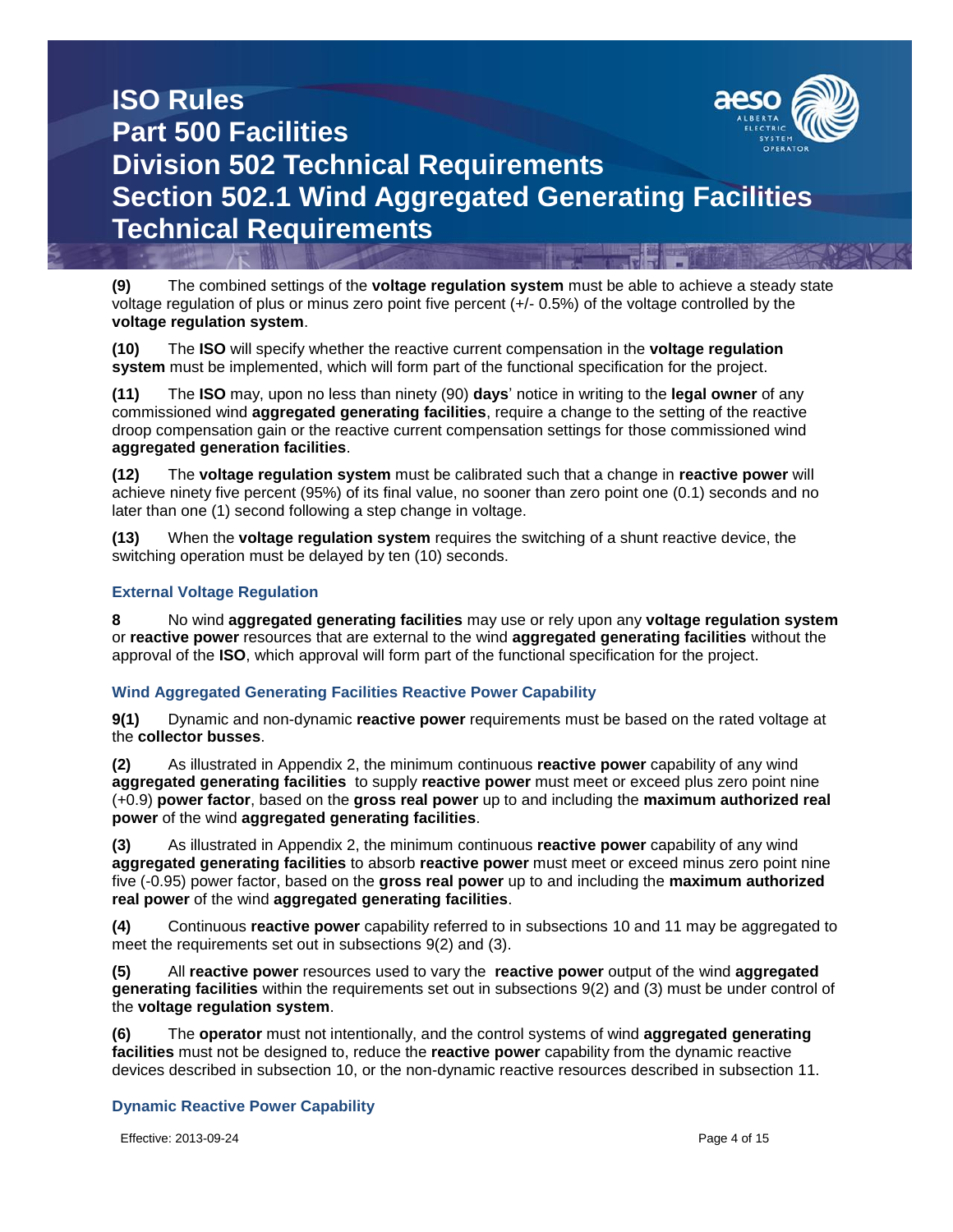

**10(1)** As illustrated in Appendix 2, the minimum dynamic **reactive power** capability of any wind **aggregated generating facilities** must meet or exceed plus zero point nine five (+0.95) **power factor** based on the **gross real power** up to and including the **maximum authorized real power** of the wind **aggregated generating facilities**.

**(2)** As illustrated in Appendix 2, the minimum dynamic **reactive power** capability of any wind **aggregated generating facilities** must meet or exceed minus zero point nine eight five (-0.985) **power factor** based on the **gross real power** up to and including the **maximum authorized real power** of the wind **aggregated generating facilities**.

**(3)** Wind **aggregated generating facilities** must have **reactive power** resources that are continuously acting and continuously variable under control of the **voltage regulation system**, and be able to respond to **transmission system** voltage fluctuations.

**(4)** For the purposes of subsections 10(1) and (2), a short term **reactive power** capability for a period of up to one (1) second will be deemed to meet the dynamic **reactive power** capability set out in those subsections.

**(5)** The short term **reactive power** capability referred to in subsection 10 (4) does not qualify for continuous **reactive power** described in subsection 9.

### **Non-Dynamic Reactive Power Capability**

**11(1)** For any wind **aggregated generating facilities**, the MVAr size of the individual shunt **reactive power** resources under control of the **voltage regulation system** must not be larger than the total range of the continuous capability of dynamic **reactive power** set forth in subsection 10.

**(2)** Any shunt **reactive power** resources installed in any wind **aggregated generating facilities** must be capable of being switched on no later than five (5) minutes after having been switched off.

### **Operator Availability**

**12** The **legal owner** of any wind **aggregated generating facilities** must have a designated and qualified **operator** available twenty four (24) hours a **day** every **day** for contact and communication with the **ISO**, in accordance with **ISO rules** and other communication policies and protocols.

### **WECC Stability Control Requirements**

**13** After the effective date of this section 502.1, if any **WECC** standards or policies specify the use of a power system stabilizer for wind **aggregated generating facilities** using a synchronous **wind turbine generator**, then based on those standards or policies the **ISO**, by written notice, to the **legal owner** may require the wind **aggregated generating facilities** to use such a power system stabilizer.

### **Transmission System Step-Up Transformer**

**14(1)** The voltage ratio, tap changer type, range and step size specifications for any transmission stepup transformer of any wind **aggregated generating facilities** must be such that the **reactive power** requirements specified in subsection 9 are fully available throughout the operating voltage range documented in the functional specification for the project.

**(2)** The connection of the **wind turbine generator** step-up transformer, **transmission system** step-

Effective: 2013-09-24 Page 5 of 15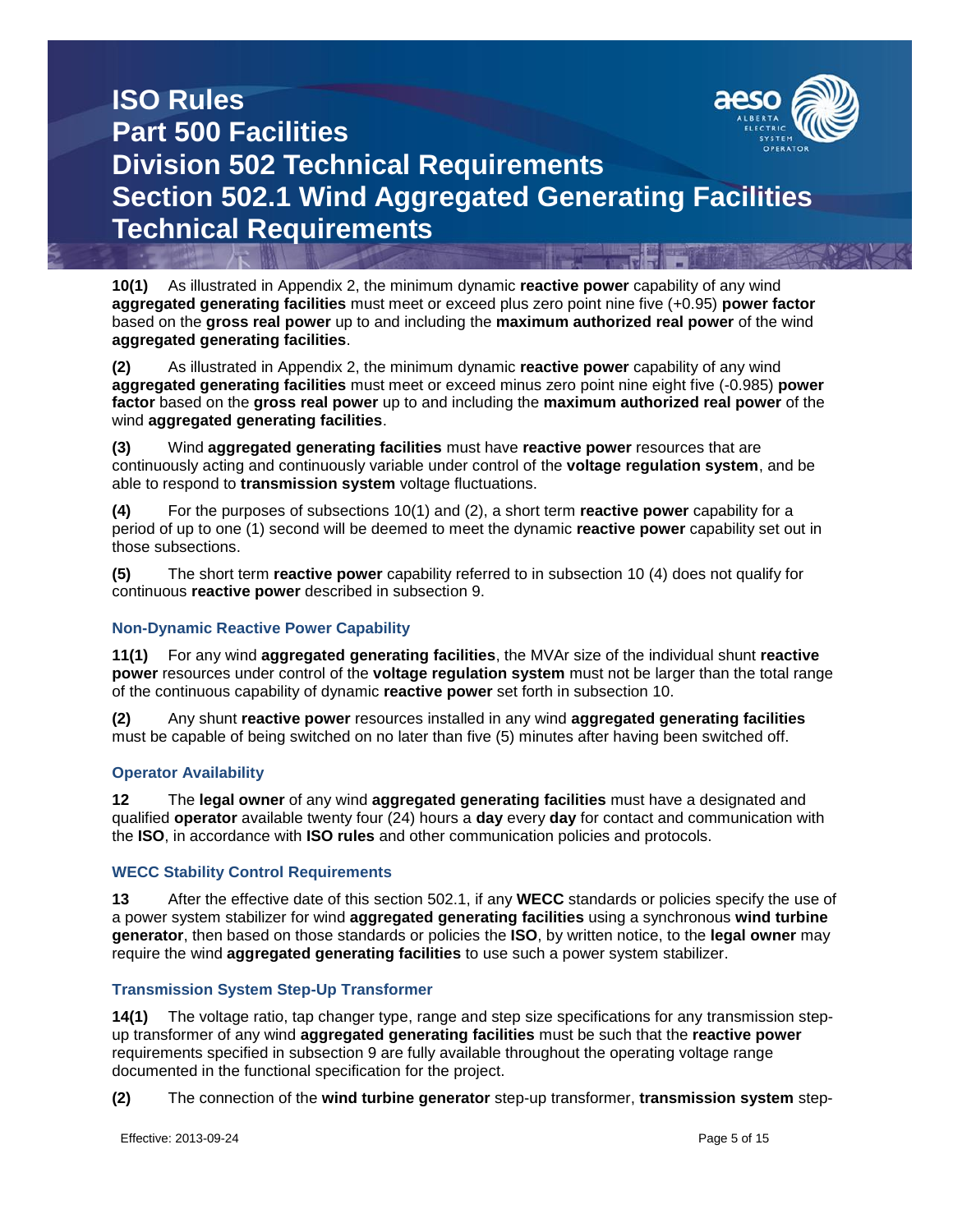

up transformer or any combination of the two (2) transformers for any wind **aggregated generating facilities** must be designed to provide:

- (a) a favorable circuit to block the transmission of harmonic currents; and
- (b) isolation of **transmission system** and **wind turbine generator** side ground fault current contributions.

**(3)** The wind **aggregated generating facilities** must utilize an effectively grounded wye connection on the high side of the **transmission system** step up transformer.

### **Off Nominal Frequency Requirements**

**15(1)** For wind **aggregated generating facilities** that have a requirement to protect equipment for offnominal frequency operation, the **legal owner** must install protective relays so as to accommodate operation for the specified time frames shown in the Table set out in Appendix 3.

- **(2)** The trip setting of the protective relays must either:
	- (a) be set to the requirements set out in Appendix 3 with respect to the frequency versus time setting; or
	- (b) automatically trip load to match the anticipated generation loss and at comparable frequency levels.
- **(3)** Any frequency relays installed to protect equipment for off-nominal frequency operation must:
	- (a) be solid state or microprocessor based;
	- (b) use a definite time characteristic; and
	- (c) not be disabled for **transmission system** voltages that are below eighty percent (80%) of the rated voltage without the approval of the **ISO**, which approval will form part of the functional specification for the project.

#### **Over Frequency Control System Requirements**

**16(1)** Any wind **aggregated generating facilities** must have an over frequency control system that continuously monitors the frequency of the **transmission system** at a sample rate of at least thirty (30) per second and a resolution of at least zero point zero zero four (0.004) Hertz, and the over frequency control system must automatically control the **gross real power** output of the wind **aggregated generating facilities** at all times.

**(2)** The over frequency control system may have an intentional deadband of up to zero point zero three six (0.036) Hertz.

**(3)** The over frequency control system must be designed and calibrated to reduce the **gross real power** output at the **collector bus** based on the capability of all on-line **wind turbine generators** producing **real power** during an over frequency excursion, and such reductions must be:

- (a) proportional to the frequency increase by a factor of thirty three percent (33%) per Hertz of the **gross real power** output;
- (b) at a rate of five percent (5%) of the **gross real power** output per second; and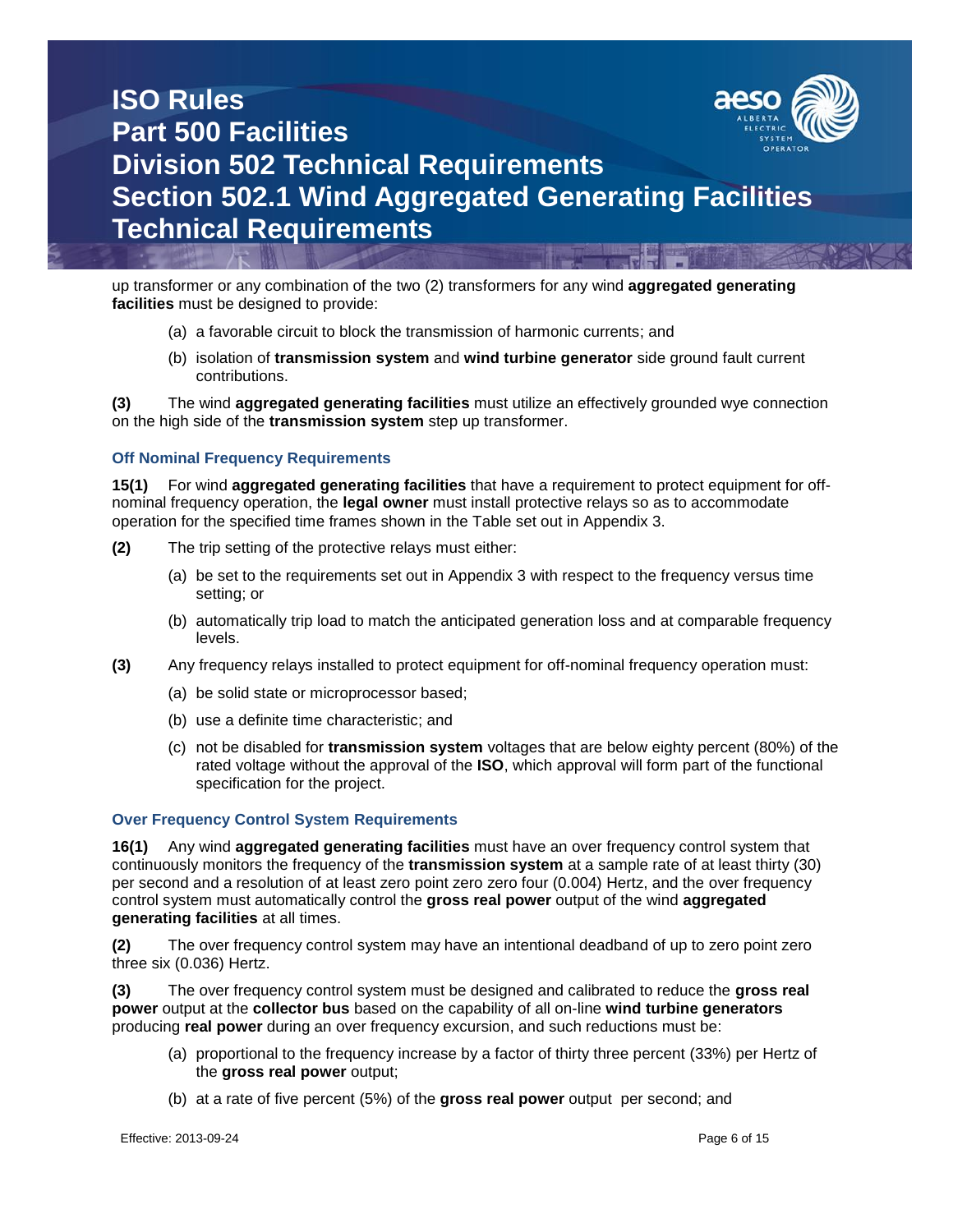

(c) with no intentional time delay added to the control system.

**(4)** In accordance with subsection 15, for **transmission system** over frequency events greater than sixty-one point seven (61.7) Hertz, wind **aggregated generating facilities** may trip due to the over frequency, but if the wind **aggregated generating facilities** remain connected to the **transmission system** then the over frequency control system must continue to ramp down the **gross real power** output in accordance with the requirements of this subsection 16.

**(5)** The over frequency control system requirements of this subsection 16 must have control priority over the power limiting control function and must reduce the **gross real power** output for an over frequency condition even when the requirements of subsection 18 are in effect.

### **Wind Aggregated Generating Facilities Disconnection**

**17(1)** Wind **aggregated generating facilities** must have systems, controls and related procedures to electrically disconnect the wind **aggregated generating facilities** from the **transmission system** either at:

- (a) the **point of connection**; or
- (b) the **collector bus** feeder breakers; or

both of them as documented in the functional specification, after consultation among the **ISO**, the **legal owner** of the wind **aggregated generating facilities** and the **legal owner** of the applicable **transmission facility**.

**(2)** Wind **aggregated generating facilities** connecting to a **transmission facility** must provide the functionality and remote control capabilities to enable the **operator** of the **transmission facility** to open or trip any connecting breaker either at the **point of connection** or any **collector bus** feeder breakers, as applicable.

**(3)** Once a connecting breaker or feeder breaker of any wind **aggregated generating facilities** has been opened or tripped, then the **operator** may only electrically reconnect to the **transmission facility** after receiving approval from the **ISO**.

### **Wind Aggregated Generating Facilities Real Power and Ramp Rate Limitations**

**18(1)** Wind **aggregated generating facilities** must have the control capability to limit the **real power** output at the **point of connection** in accordance with any limits or instructions contained in any **directive,** and in any event the **real power** output must not exceed the tolerances described in this subsection 18.

**(2)** The **real power** control limit referred to in subsection 18(1) must be adjustable from the minimum operating output to the **maximum authorized real power**, at an average resolution of one (1) MW.

**(3)** When a **real power** control limit is in effect in accordance with a **directive** and wind speed conditions at the wind **aggregated generating facilities** are increasing, then subject to subsection 18(4), the **real power** limiting controls of the wind **aggregated generating facilities** must be capable of keeping the one (1) minute average **real power** output from exceeding the wind **aggregated generating facilities** limit specified in the **directive** by two percent (2%) of the **maximum authorized real power**.

**(4)** If a wind gust results in the **real power** control limit set out in the **directive** being instantaneously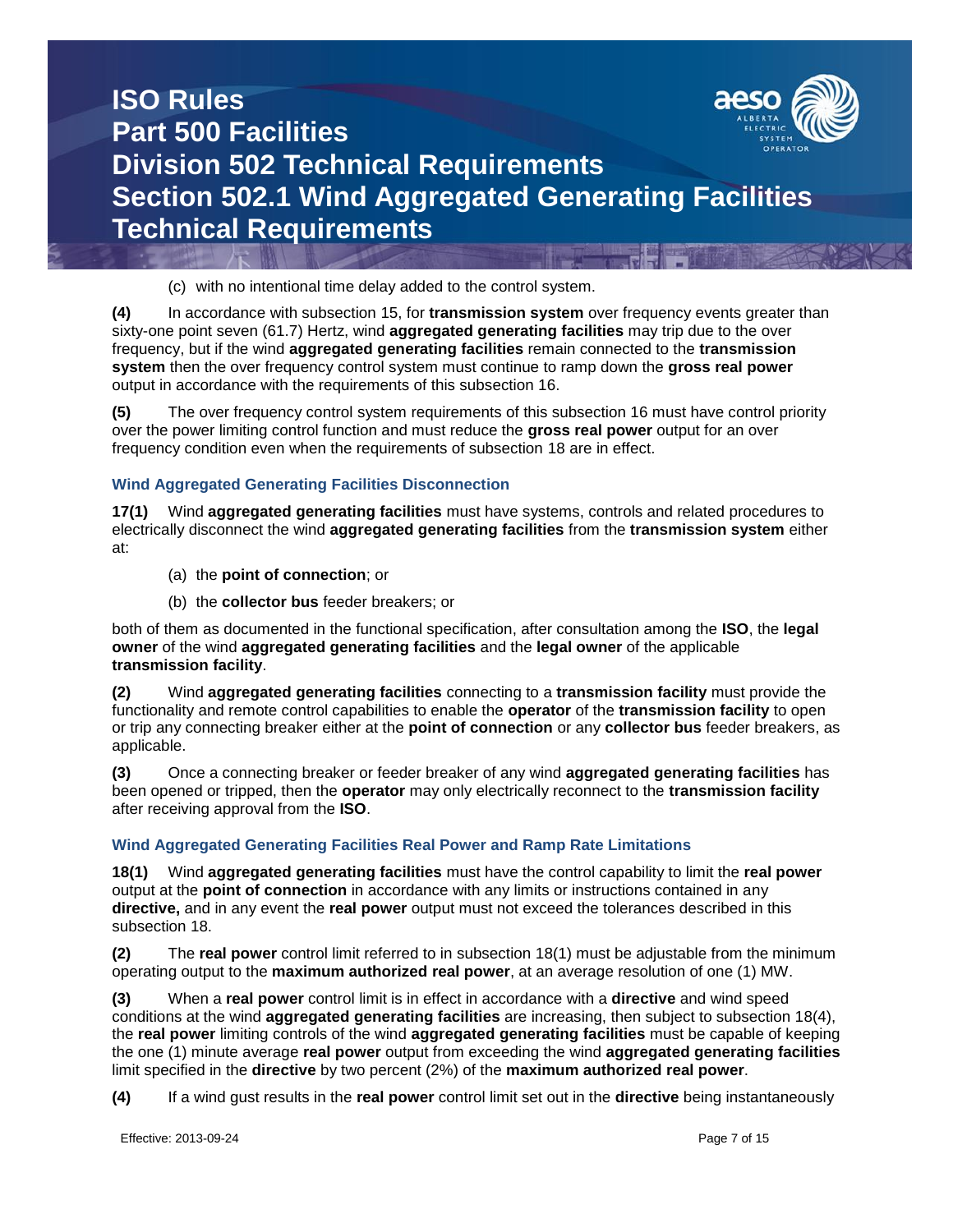

exceeded, then the wind **aggregated generating facilities** will remain in compliance if the **real power** output at the **point of connection** does not exceed the **real power** control limit by more than five percent (5%) of the **maximum authorized real power**.

**(5)** Wind **aggregated generating facilities** must be equipped with **ramp rate** limiting controls.

**(6)** The **ramp rate** limiting controls must be capable of limiting the ramp up of the **real power** of the wind **aggregated generating facilities**, and must be adjustable such that the **ramp rate** does not exceed, in MW per minute, a range equal to five percent (5%) of the **maximum authorized real power** to twenty percent (20%) of the **maximum authorized real power**.

**(7)** The default setting for the **ramp rate** limiting controls must be set at ten percent (10%), unless otherwise approved by the **ISO**, which approval will form part of the functional specification for the project.

**(8)** Any difference in the **real power** at the **point of connection** and any **collector busses** must be compensated for in the **real power** limiting and **ramp rate** limiting controls.

### **Wind Aggregated Generating Facilities Power Quality**

**19(1)** Wind **aggregated generating facilities** must be designed and operated to meet or exceed the minimum power quality standards set out in this subsection 19.

**(2)** With regard to voltage flicker as measured at the **point of connection**, the **legal owner** of any wind **aggregated generating facilities** must comply with the specifications set out in the version of the *International Electrotechnical Commission 61000-3-*7*, Electromagnetic compatibility (EMC) – Part 3-7: Limits - Assessment of emission limits for the connection of fluctuating installations to MV, HV and EHV power systems* that is in effect as of the date of the first **ISO** approved revision of the functional specification for the project.

**(3)** Upon request from the **legal owner** of any new wind **aggregated generating facilities**, the **ISO** must provide a written description of the specific harmonic-impedance envelope at a proposed **point of connection** for those wind **aggregated generating facilities**.

**(4)** With regard to harmonics as measured at the **point of connection**, the **legal owner** of any wind **aggregated generating facilities** must comply with the version of the *IEEE Standard 519, Recommended Practices and Requirements for Harmonic Control in Electrical Power Systems – Section 11* that is in effect as of the date of the first **ISO** approved revision of the functional specification for the project*.*

**(5)** Any wind **aggregated generating facilities** must include systems and components designed to avoid introducing resonance into the **transmission system**, with such design specifications to apply to self-excitation of induction machines, transformer ferroresonance, resonant effects of capacitor additions and the capacitance of collector cables.

**(6)** Wind **aggregated generating facilities** must not cause any voltage unbalance on the **transmission system**, as measured at the **point of connection**, in excess of the value specified by the **ISO**, which will form part of the functional specification for the project.

### **Grounding**

**20** Any wind **aggregated generating facilities** must be designed and constructed to take in to account that the **transmission system** operates as an effectively grounded system.

Effective: 2013-09-24 Page 8 of 15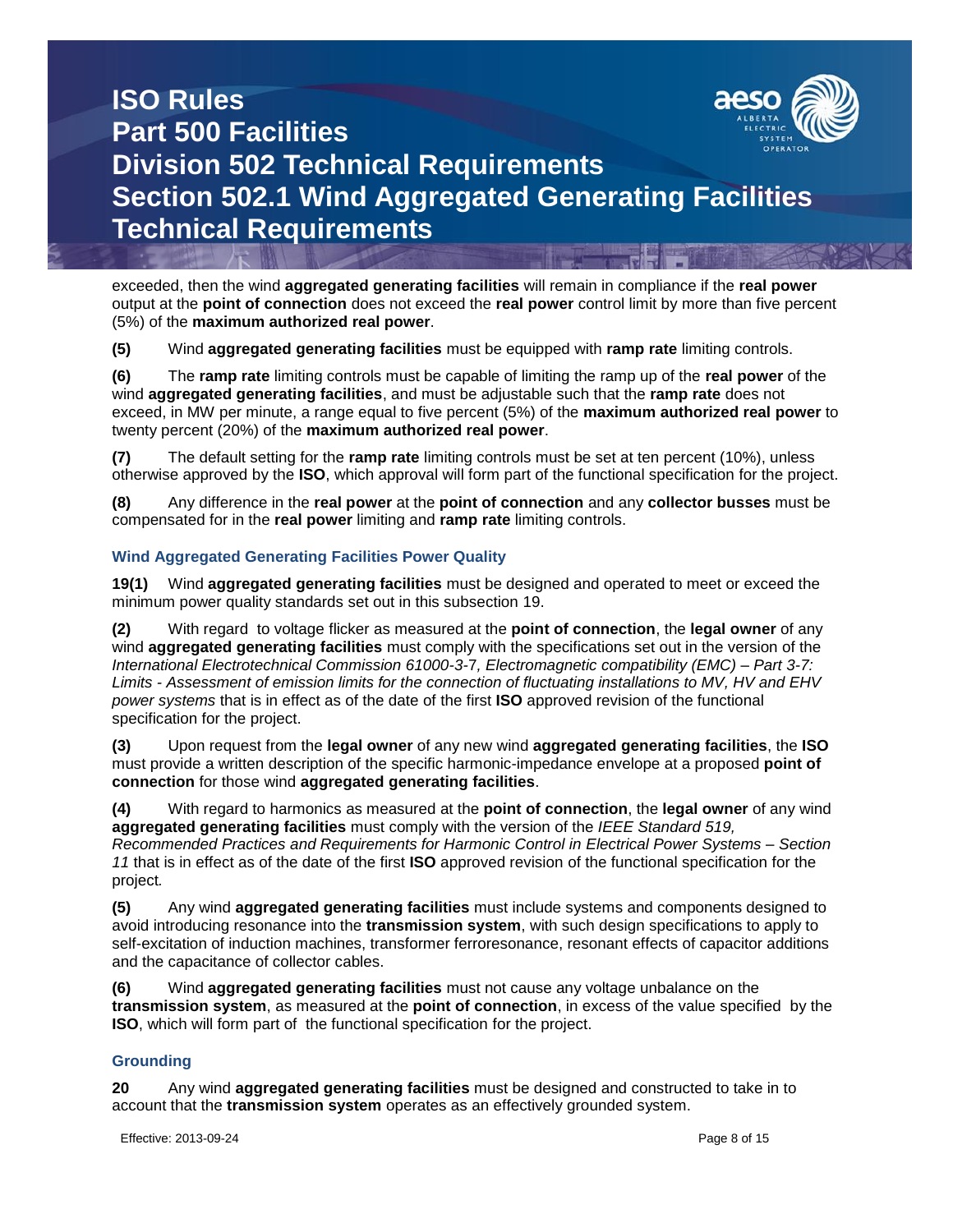

### **Lightning Surge Protection**

**21** The lightning surge protection for any substation facilities associated with any wind **aggregated generating facilities** must be designed to take into account the average isokeraunic level for the site location of the wind **aggregated generating facilities**, and to be compatible with the connecting **transmission facility** to ensure coordination of insulation levels.

### **Fault Interrupting Devices**

**22(1)** Any wind **aggregated generating facilities** must be designed to:

- (a) account for the fault contributions from both the **transmission system** and the wind **aggregated generating facilities**; and
- (b) have fault interrupting and momentary withstand ratings that are adequate to meet the maximum expected fault levels, with a margin for future anticipated fault levels as approved by the **ISO** which approval will form part of the functional specification for the project.

**(2)** The wind **aggregated generating facilities** must not use high voltage fuses at sixty (60) kilovolts or higher.

#### **Isolating Devices**

**23(1)** Any wind **aggregated generating facilities** must be designed with manually operable isolation switches at all points of isolation as documented in the functional specification, after consultation among the **ISO**, the **legal owner** of the wind **aggregated generating facilities** and the **legal owner** of the applicable **transmission facility**.

**(2)** The isolation switches must permit visual verification of electrical isolation and have the capability of being locked open with multiple locks.

### **Supervisory Control and Data Acquisition Additional Requirements**

**24** Deleted – see Revision History.

#### **Meteorological Collection Tower and Measurement Devices Requirements**

**25(1)** Any wind **aggregated generating facilities** must have a meteorological collection tower and related devices installed in accordance with the provisions of this subsection 25.

**(2)** The tower must be equipped with two (2) sets of weather measurement devices in accordance with the following:

- (a) for any new wind **aggregated generating facilities**:
	- (i) one device must take measurements at the **wind turbine generator** hub height; and
	- (ii) the second device must take measurements at a height that the **ISO** specifies in the functional specification.
- (b) for any existing wind **aggregated generating facilities**, the measurements must be taken at heights specified by the **ISO** in writing after consultation with the **legal owner**.
- **(3)** The measurement devices must measure, on a ten (10) minute average value;

Effective: 2013-09-24 Page 9 of 15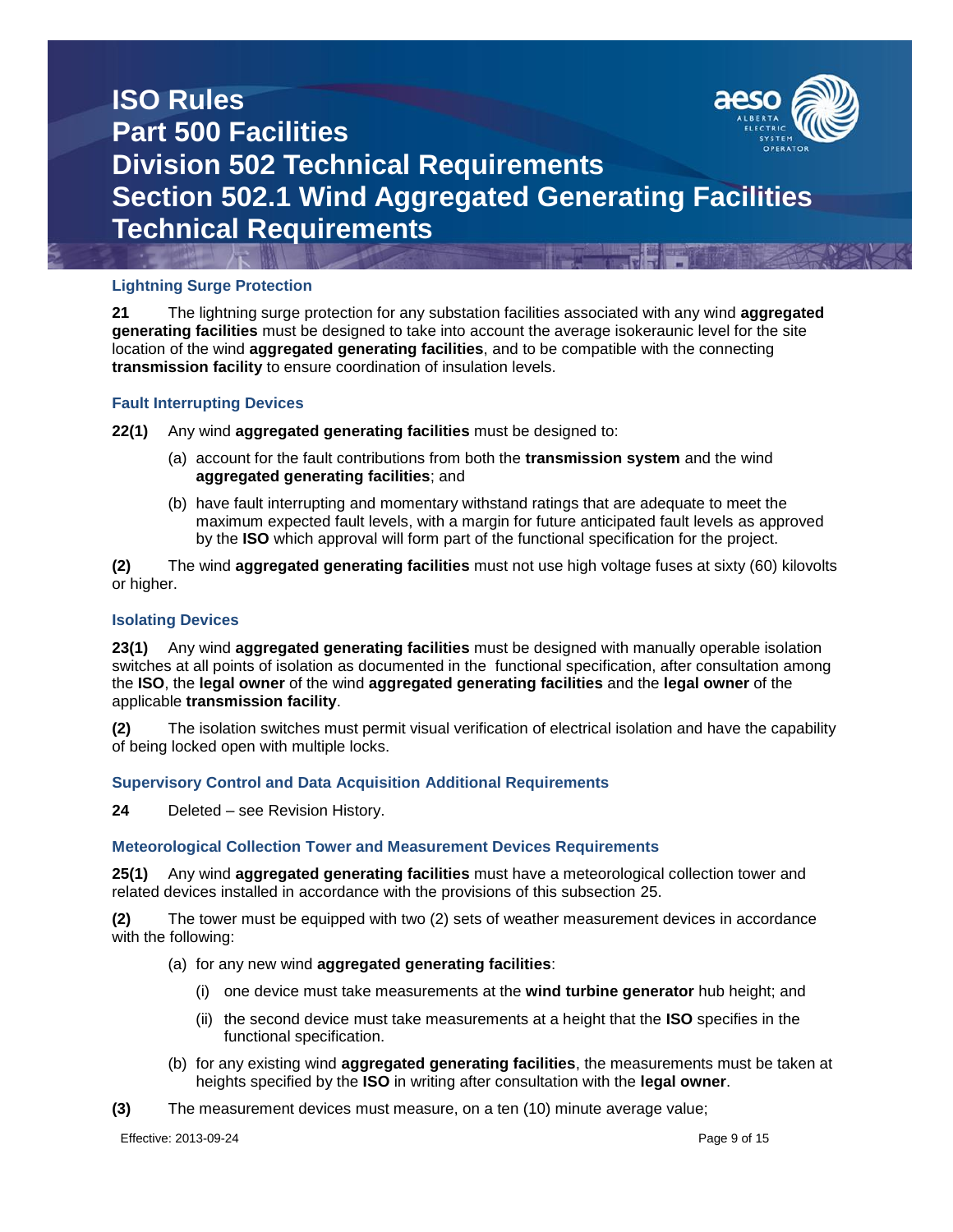

- (a) wind speed in meters per second (m/s), with a precision for instantaneous measurements to the nearest zero point one (0.1) meters per second;
- (b) wind direction in degrees from true north, with a precision for instantaneous measurements to the nearest one (1) degree;
- (c) barometric pressure in HectoPascals (HPa), with a precision for instantaneous measurements to the nearest six (6)-Pa; and
- (d) ambient temperature in degrees Celsius ( ◦C), with a precision for instantaneous measurements to the nearest zero point one (0.1) degrees Celsius.

**(4)** The **legal owner** must submit to the **ISO** the data specified in this subsection 25 in the method and format the **ISO** specifies:

- (a) in the functional specification for any new wind **aggregated generating facilities**; or
- (b) in writing to the **legal owner** for any existing wind **aggregated generating facilities**.

### **Wind Aggregated Generating Facilities Synchrophasor Measurement**

**26(1)** Any wind **aggregated generating facilities** must have equipment installed for synchrophasor measurements that complies with the specifications referenced in the functional specification for the project

- **(2)** Synchrophasor measurements must take place at the following points:
	- (a) all three (3) phase-to-ground voltages at each **collector bus** of the wind **aggregated generating facilities;**
	- (b) all three (3) phase currents for each transmission step-up transformer on the low voltage side of the transformer; and
	- (c) all three (3) phase-to-ground voltages and currents at each **point of connection** of the wind **aggregated generating facilities**.

#### **Wind Aggregated Generating Facilities Testing Post Connection**

**27(1)** Following the connection of any wind **aggregated generating facilities** to the **transmission system,** the **legal owner** must test the wind **aggregated generating facilities** in accordance with the provisions of subsection 27(2), and must provide the test results and report as per the **ISO** document *"Requirements for Model Validation"* no later than sixty (60) **days** following the date upon which wind speed conditions reasonably will allow for the tests to be conducted.

- **(2)** The following specific tests must be completed:
	- (a) a **voltage regulation system** and **reactive power** response test, which demonstrates the ability of the wind **aggregated generating facilities** to control the **collector bus** and **transmission system** voltage in a stable manner, and which test consists of injecting a test signal to the voltage reference point of the **voltage regulation system**;
	- (b) a **reactive power** capability test, which demonstrates the ability of the wind **aggregated generating facilities** to provide continuous **reactive power** in accordance with subsection 9*;* and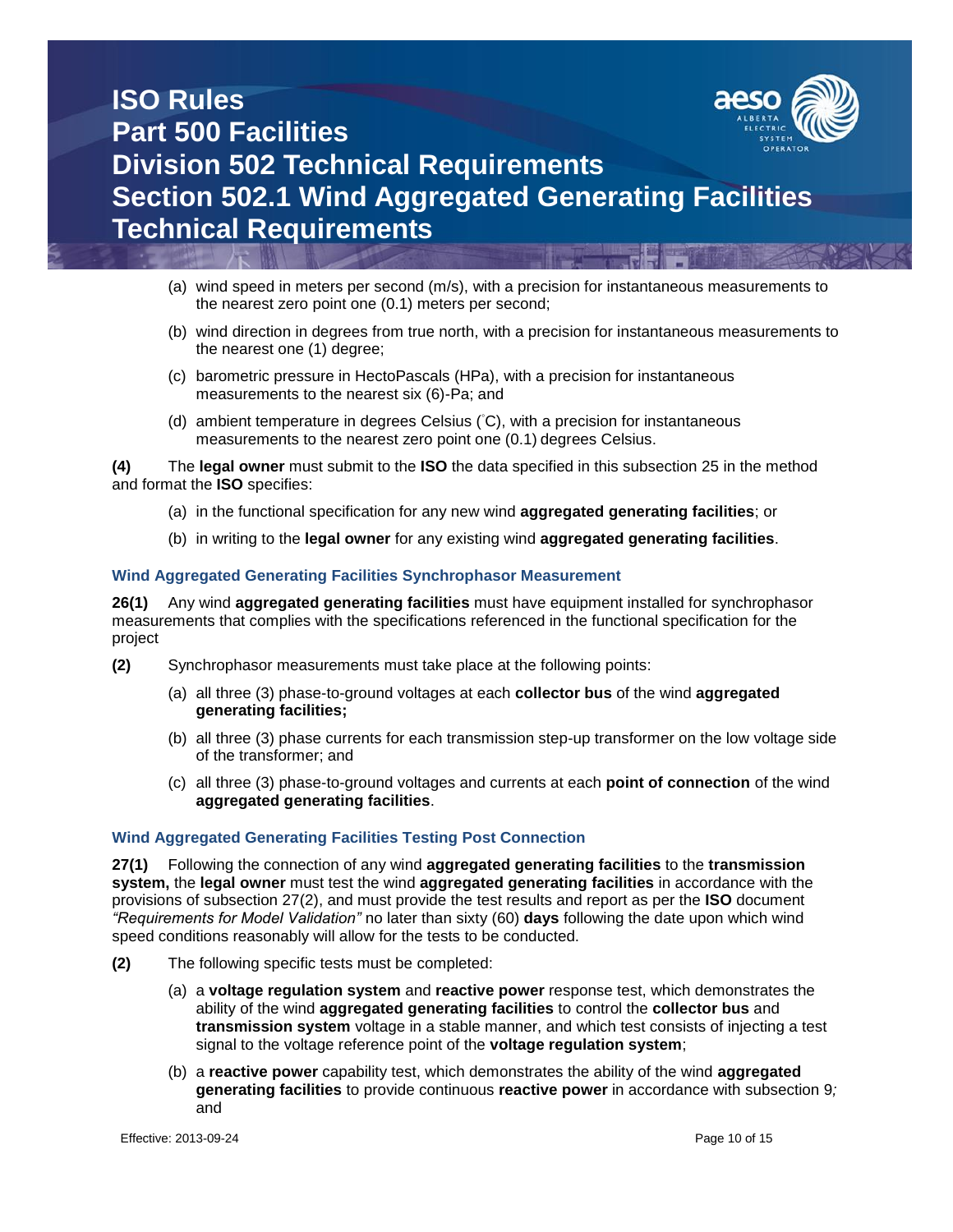

- (c) a voltage set-point capability test, which demonstrates the ability of the wind **aggregated generating facilities** to adjust the voltage set-point of the **voltage regulation system** to any applicable provisions of the **ISO rules**.
- **(3)** The **ISO** may specify the additional following tests in the functional specification for the project:
	- (a) a harmonic test which must demonstrate that harmonic levels for the wind **aggregated generating facilities** are within the specifications set out in subsection 19(4); and
	- (b) a voltage flicker test, which must demonstrate that the flicker levels for the wind **aggregated generating facilities** are within the specifications set out in subsection 19(2).

**(4)** The **ISO**, by written notice, may require the **legal owner** of any wind **aggregated generating facilities** to repeat any of the tests set out in this subsection 27 if:

- (a) there is evidence that the results of the tests do not correlate with the actual response, except in instances where the lack of correlation was caused by equipment problems that were subsequently corrected; or
- (b) there are changes in any applicable **NERC** or **WECC** policy or standards requirements which necessitate a repeat of any of the tests.

### **Provision of Modeling Information from Wind Aggregated Generating Facilities**

**28(1)** The **legal owner** must provide the **ISO** with power system studies which demonstrate that the wind **aggregated generating facilities** are capable of meeting the voltage ride-through requirements specified in subsection 6.

**(2)** The **legal owner** must provide a **voltage regulation system** model with validated data demonstrated by a physical performance test of at least one (1) **voltage regulation system** device used at the wind **aggregated generating facilities.**

**(3)** The **legal owner** must re-validate all model data if the **ISO** provides written notice that there is evidence that the modeled response of the wind **aggregated generating facility** does not correlate with the actual response, except in instances where the lack of correlation was caused by equipment problems that were subsequently corrected.

### **Wind Aggregated Generating Facilities Data and Records Requirements**

**29(1)** Subject to the provisions of this subsection 29, the **legal owner** of any wind **aggregated generating facilities** must retain historical data and records consisting of ten (10) minute averaged meteorological data, including wind speed, wind direction, temperature, barometric pressure, and details on the height of the measurements.

**(2)** The **legal owner** must provide the historical data and records referred to in this subsection 29 to the **ISO**.

**(3)** Upon the **ISO**'s written request**,** the **legal owner** must, subject to availability, provide such historical data and records for up to two (2) calendar years prior to the **commissioning** period for any new wind **aggregated generating facilities**, and the most recent two (2) year period for existing wind **aggregated generating facilities**.

**(4)** The **legal owner** in addition must provide the **ISO** with specific **wind turbine generator** data and

Effective: 2013-09-24 Page 11 of 15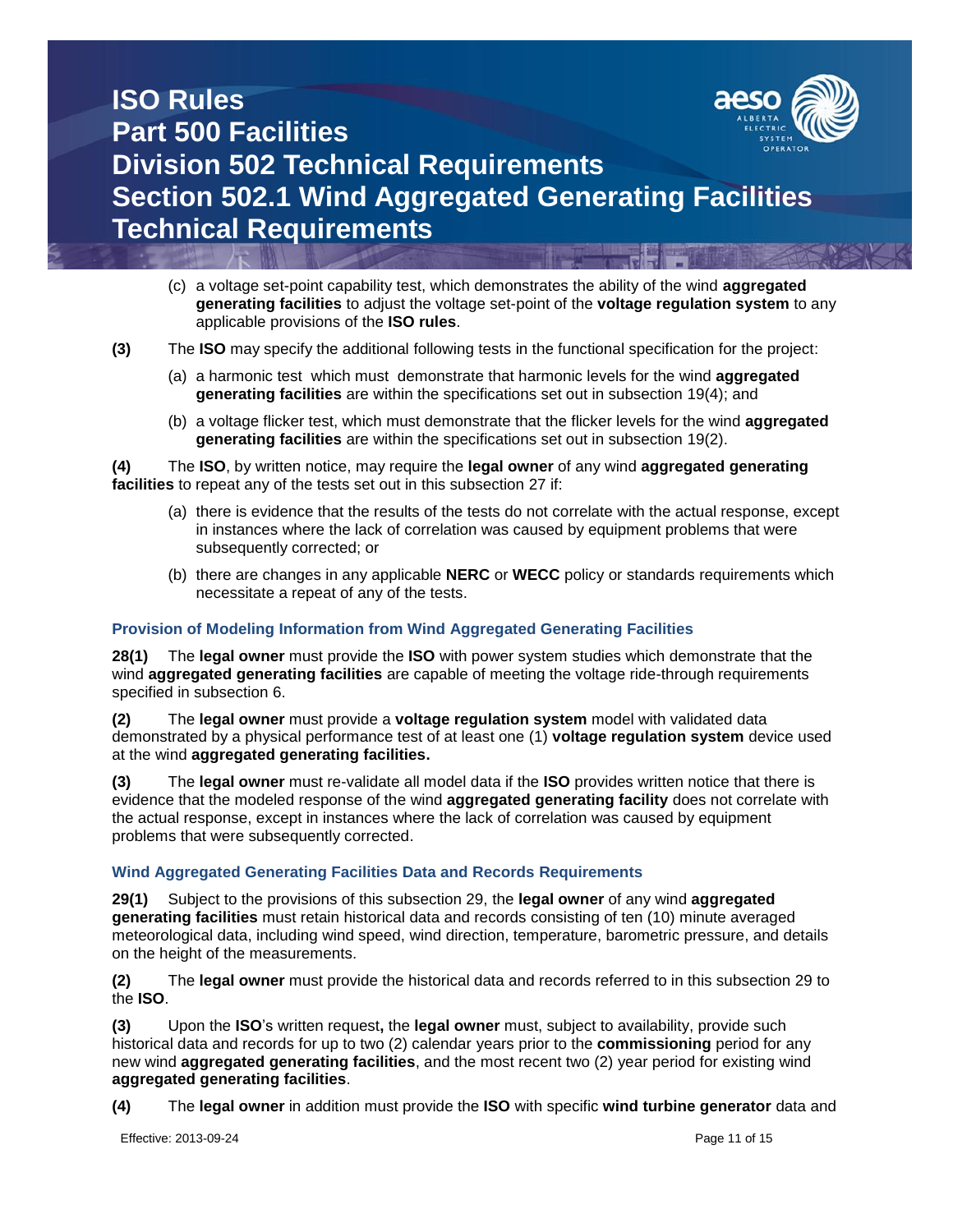

records, including hub height, turbine land coordinates, turbine power curves, high wind speed cut-out and any applicable temperature cut-outs.

**(5)** The **legal owner** must provide to the **ISO** the data and records referred to in this subsection 29 in a method and format the **ISO** specifies, which for new wind **aggregated generating facilities** will be contained in the in the functional specification for the project.

### **Appendices**

Appendix 1 – *Voltage Ride Through Requirements*

Appendix 2 – *Reactive Power Capability*

Appendix 3 - *Trip Settings of Off-Nominal Frequency Protective Relays*

### **Revision History**

| <b>Effective</b>   | <b>Description</b>                                               |
|--------------------|------------------------------------------------------------------|
| December 1, 2011   | <b>Initial Release</b>                                           |
| September 24, 2013 | Updated to remove bolding on the term "power system stabilizer". |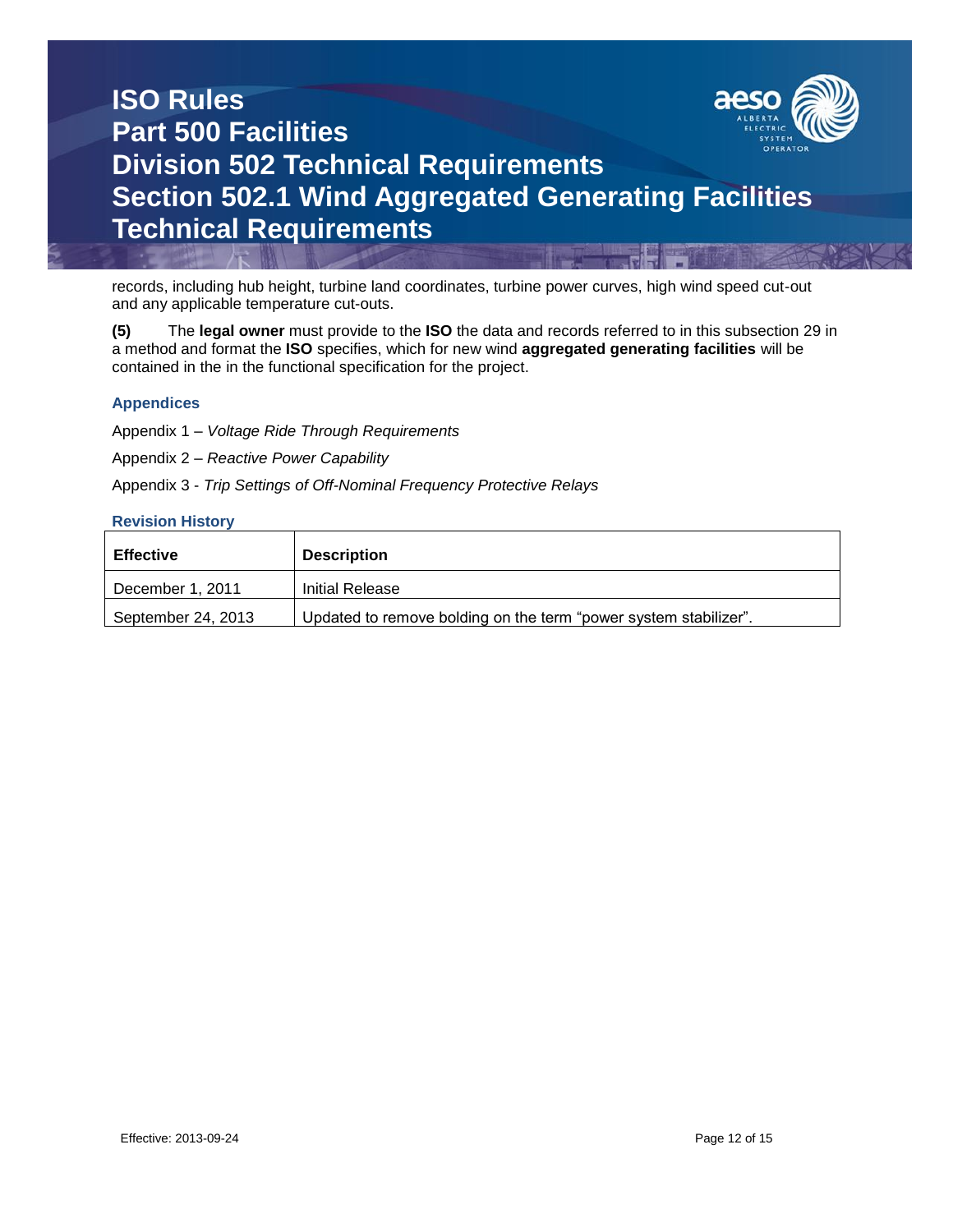

### **Appendix 1**

### **Voltage Ride Through Requirements**



 $0.625$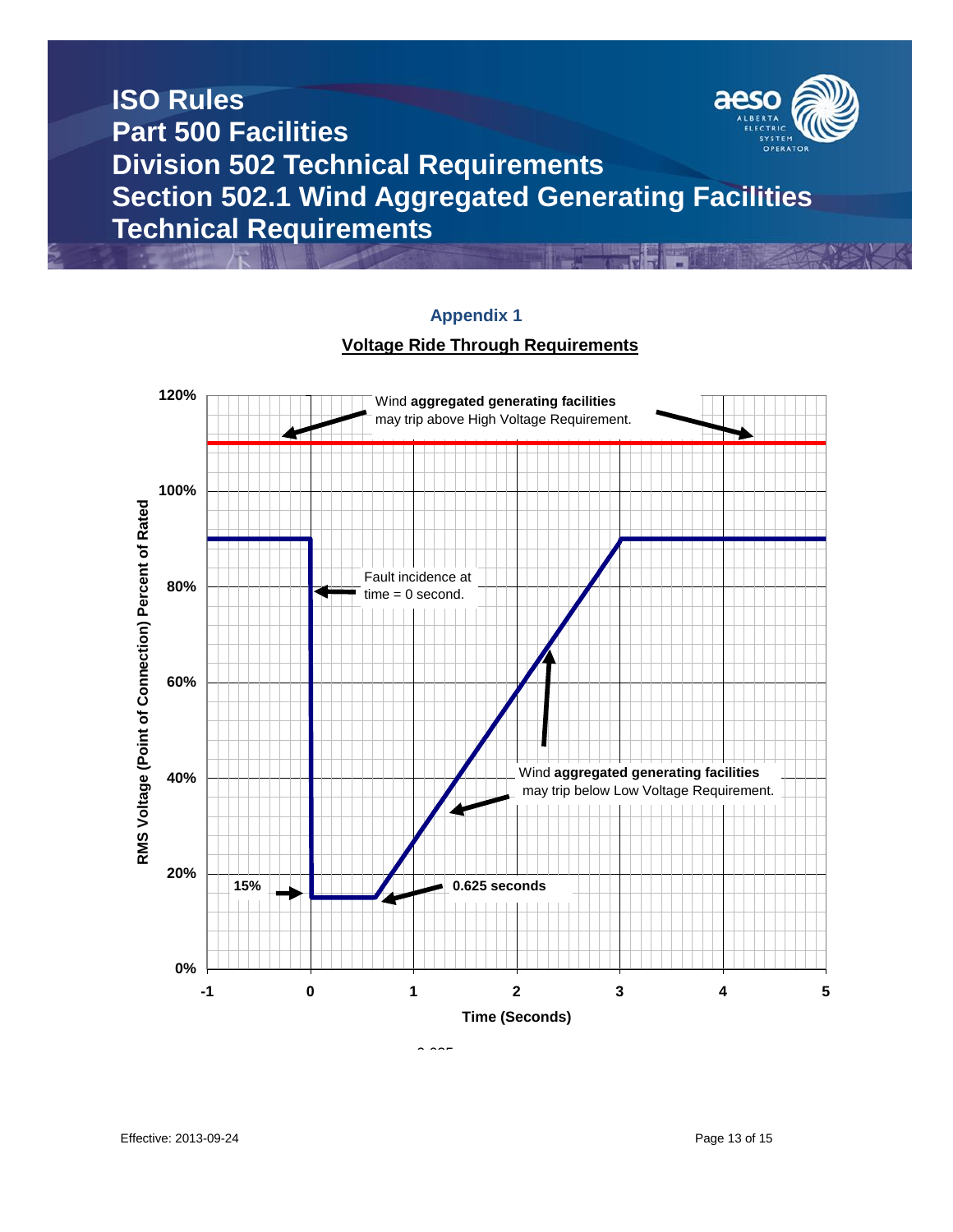